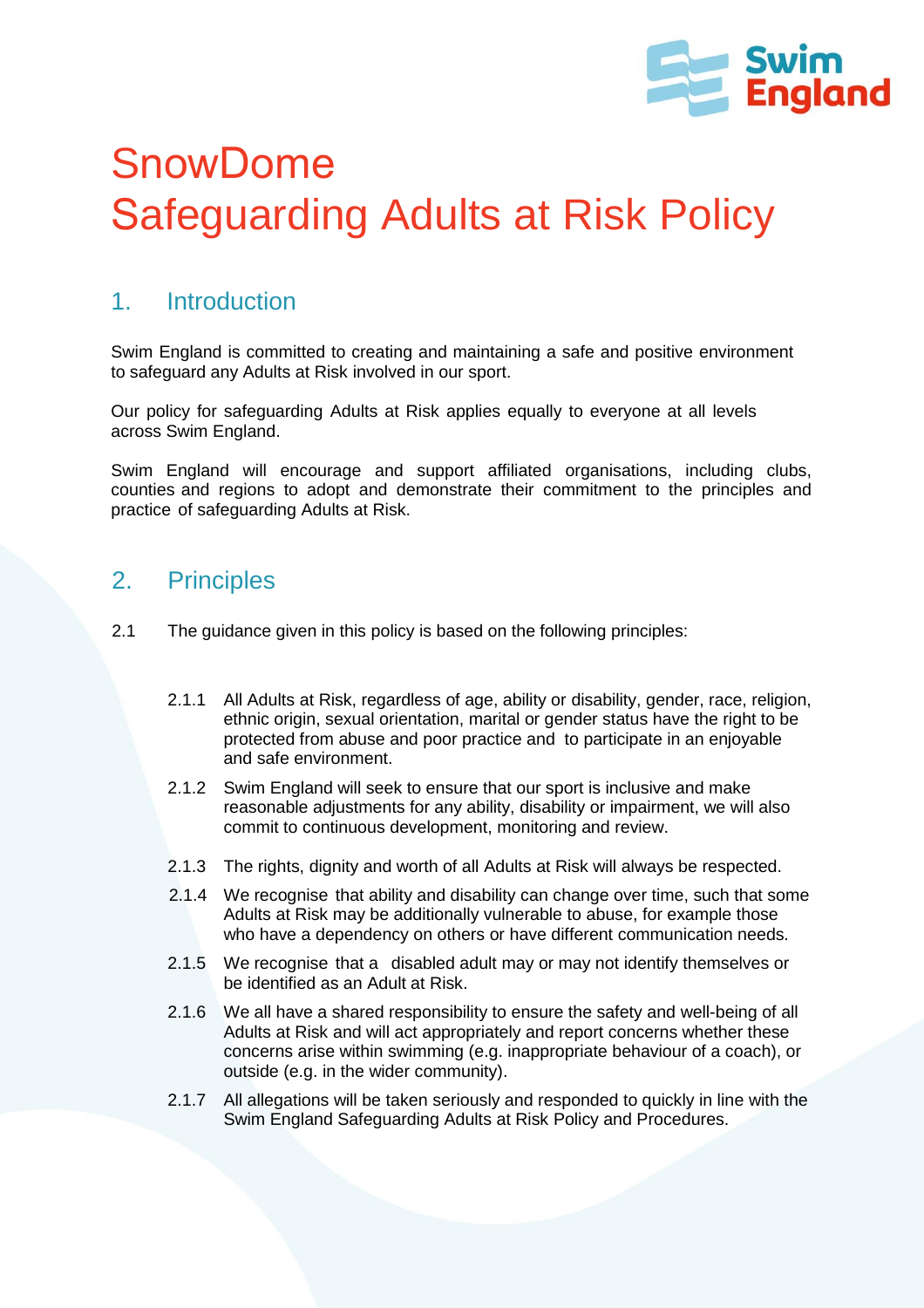2.1.8 Swim England recognises the role and responsibilities of the statutory agencies in safeguarding Adults at Risk and is committed to complying with the procedures of the Local Safeguarding Adults Boards.

## 3. Definitions

- 3.1 To assist working through and understanding this policy a number of key definitions need to be explained:
	- 3.1.1 **Adult at Risk** is a person aged 18 or over who is in need of care and support regardless of whether they are receiving them, and because of those needs are unable to protect themselves against abuse or neglect. In recent years there has been a marked shift away from using the term 'vulnerable' to describe adults potentially at risk from harm or abuse.
	- 3.1.2 **Abuse** is a violation of an individual's human and civil rights by another person or persons. See section 5 for further explanations.
	- 3.1.3 **Capacity** refers to the ability to make a decision at a particular time, for example when under considerable stress. The starting assumption must always be that a person has the capacity to make a decision unless it can be established that they lack capacity (MCA 2005).

## 4. Types of Abuse

- 4.1 This is not intended to be an exhaustive list but an illustrative guide as to the sort of issue which could give rise to a safeguarding concern.
	- 4.1.1 **Discrimination**  discrimination is abuse which centres on a difference or perceived difference particularly with respect to race, gender or disability or any of the protected characteristics of the Equality Act.
	- 4.1.2 **Physical Abuse**  includes hitting, slapping, pushing, kicking, misuse of medication, restraint or inappropriate sanctions.
	- 4.1.3 **Sexual Abuse**  including rape and sexual assault or sexual acts to which the Adult at Risk has not consented or was pressured into consenting.
	- 4.1.4 **Financial or Material Abuse**  including theft, fraud, internet scamming, coercion in relation to an adult's financial affairs or arrangements, including in connection with wills, property, inheritance or financial transactions, or the misuse or misappropriation of property, possessions or benefits.
	- 4.1.5 **Neglect**  including ignoring medical or physical care needs, failure to provide access to appropriate health social care or educational services, the withholding of the necessities of life, such as medication, adequate nutrition and heating.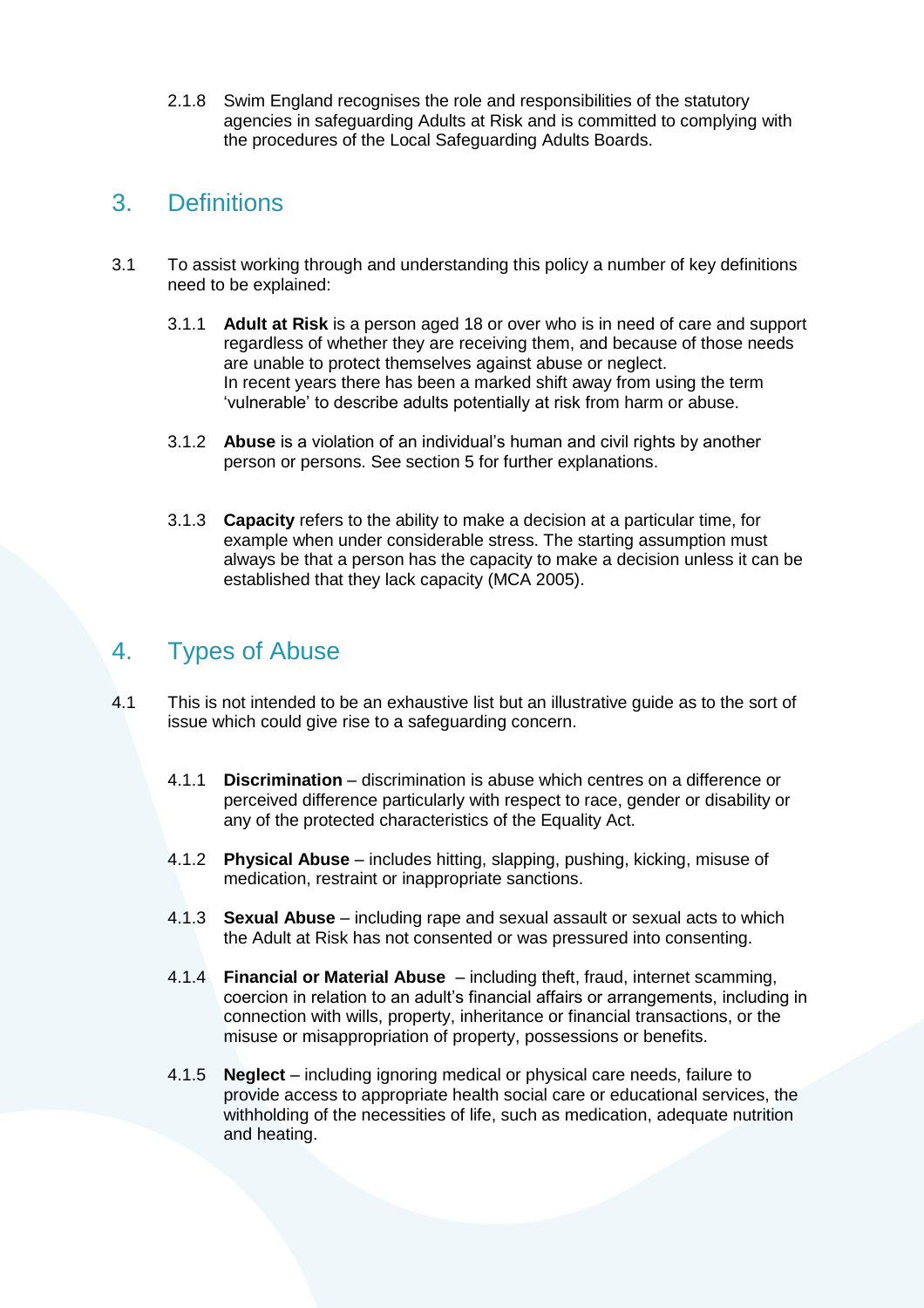4.1.6 **Emotional or Psychological Abuse** – this includes threats of harm or abandonment, deprivation of contact, humiliation, blaming, controlling, intimidation, coercion, harassment, verbal abuse, isolation or withdrawal from services or supportive networks.

### 5. Signs and indicators of Abuse

- 5.1 Abuse can take place in any context and by all manner of perpetrator. There are many signs and indicators that may suggest someone is being abused or neglected, these include but are not limited to:
	- 5.1.1 Unexplained bruises or injuries or lack of medical attention when an injury is present.
	- 5.1.2 Person has belongings or money going missing.
	- 5.1.3 Person is not attending / no longer enjoying their sessions.
	- 5.1.4 Someone losing or gaining weight / an unkempt appearance.
	- 5.1.5 A change in the behaviour or confidence of a person.
	- 5.1.6 They may self-harm.
	- 5.1.7 They may have a fear of a particular group or individual.
	- 5.1.8 They may tell you / another person they are being abused i.e. a disclosure.

#### 6. What to do if you have a concern or someone raises a concern with you.

- 6.1 You may become aware that abuse or poor practice is taking place, suspect abuse or poor practice may be occurring or be told about something that may be abuse or poor practice and you must report this.
- 6.2 If you are concerned someone is in immediate danger, contact the police straight away.
- 6.3 It is important when considering your concern that you also consider the needs and wishes of the Adult at Risk, taking into account the nature of the issue or concern.
- 6.4 You can report the concern to Swim England by emailing [equality@swimming.org.](mailto:equality@swimming.org) We will provide support and guidance for anyone reporting this type of concern.

#### 7. Other relevant policies – This policy should be read in conjunction with the following policies:

Swim England Code of Ethics Swim England Equality Policy Swim England Judicial Regulations and Regulation 241.16.